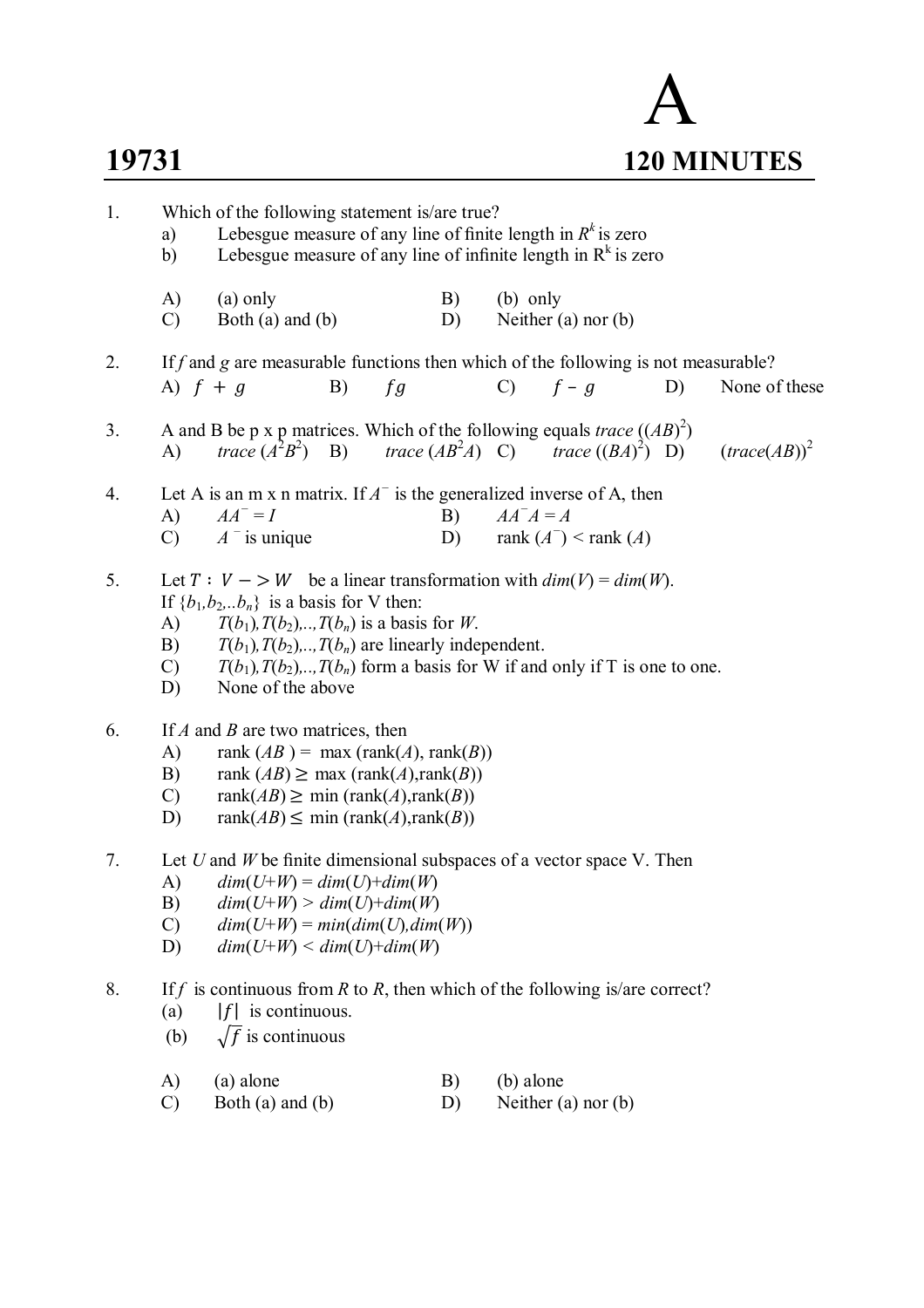9. If  $f(x) = |x|$ , then *f* is:

- A) *f* is continuous but not differentiable.
- B) *f* is neither continuous nor differentiable
- C) *f* is continuous and differentiable.
- D) *f* is not continuous but differentiable.

10. The 
$$
\lim_{x\to 0} \frac{\cos(x)-1}{x}
$$
 is  
\nA) 0 \tB) 1 \tC) -1 D) Does not exist

11. If A and B be two events, then which of the following is true? A)  $P(A ∩ B) = P(A)P(B)$  B)  $\sigma$ <sup>c</sup>) – *P*(*B*<sup>c</sup>) C)  $P(A \cup B) > P(A) + P(B)$  D)  $P(A \cap B) \le P(A) + P(B) - 1$ 

12. Let A and B be two independent events. If  $P(A) = \frac{1}{4}$  $\frac{1}{4}$  and  $P(B) = \frac{1}{3}$  $\frac{1}{3}$ , then  $P(A^c/B^c)$  is A)  $\frac{1}{4}$  B)  $\frac{9}{8}$  C)  $\frac{1}{12}$  D)  $\frac{3}{4}$ 

13. Suppose you have a coin with probability  $\frac{1}{4}$  of getting a head. If you toss the coin twice ସ independently, then what is the probability of getting at least one head? A)  $\frac{1}{4}$  B)  $\frac{7}{16}$  C)  $\frac{3}{16}$  D)  $\frac{3}{8}$  $\frac{3}{8}$ 

14. A biased coin is tossed until a head appears for the first time. Let *p* be the possibility of a head,  $0 \le p \le 1$ . The probability that the number of tosses required is odd is:

A) 
$$
\left(\frac{1}{2}\right)^p
$$

$$
\frac{P}{2} \qquad \qquad \text{C)} \qquad \frac{1}{2-P} \qquad \qquad \text{D)} \qquad P
$$

15. If *X* follows *Binomial* 
$$
(n, p)
$$
 then  $n - X$  follows:  
\nA) *Binomial*  $(n, p)$   
\nB) *Binomial*  $(n, 1-p)$   
\nC) *Binomial*  $(2n, p)$   
\nD) *Binomial*  $(2n, 1-p)$ 

B)

16. Let *X* be a non-negative random variable with distribution function *F*. Then *E* (*X*) is:<br>
A)  $\int_0^\infty xF(x)dx$  B)  $\int_0^\infty F(x)dx$ B)  $\int_0^\infty F(x) dx$ 

C) 
$$
\int_0^\infty x[1 - F(x)]dx
$$
 D)  $\int_0^\infty [1 - F(x)]dx$ 

17. Let *X* be a random variable. Then which of the following is not always a random variable?

A) 
$$
|X|
$$
 B)  $X^2$  C)  $X^{\frac{1}{2}}$  D)  $|X|^{\frac{1}{2}}$ 

## 18. If  $X_1, X_2, ..., X_n$  are iid N (0, 1) random variables, the limiting distribution of  $\sqrt{n} \frac{X_1 + X_2 + ... + X_n}{x_{12} + x_{21}}$  $\frac{X_1 + X_2 + \dots + X_n}{X_1^2 + X_2^2 + \dots + X_n^2}$  is:

- A)  $N(0, 1)$
- $B)$   $C(1, 0)$
- C) Student's t− distribution with 1 degree of freedom
- D) Degenerate distribution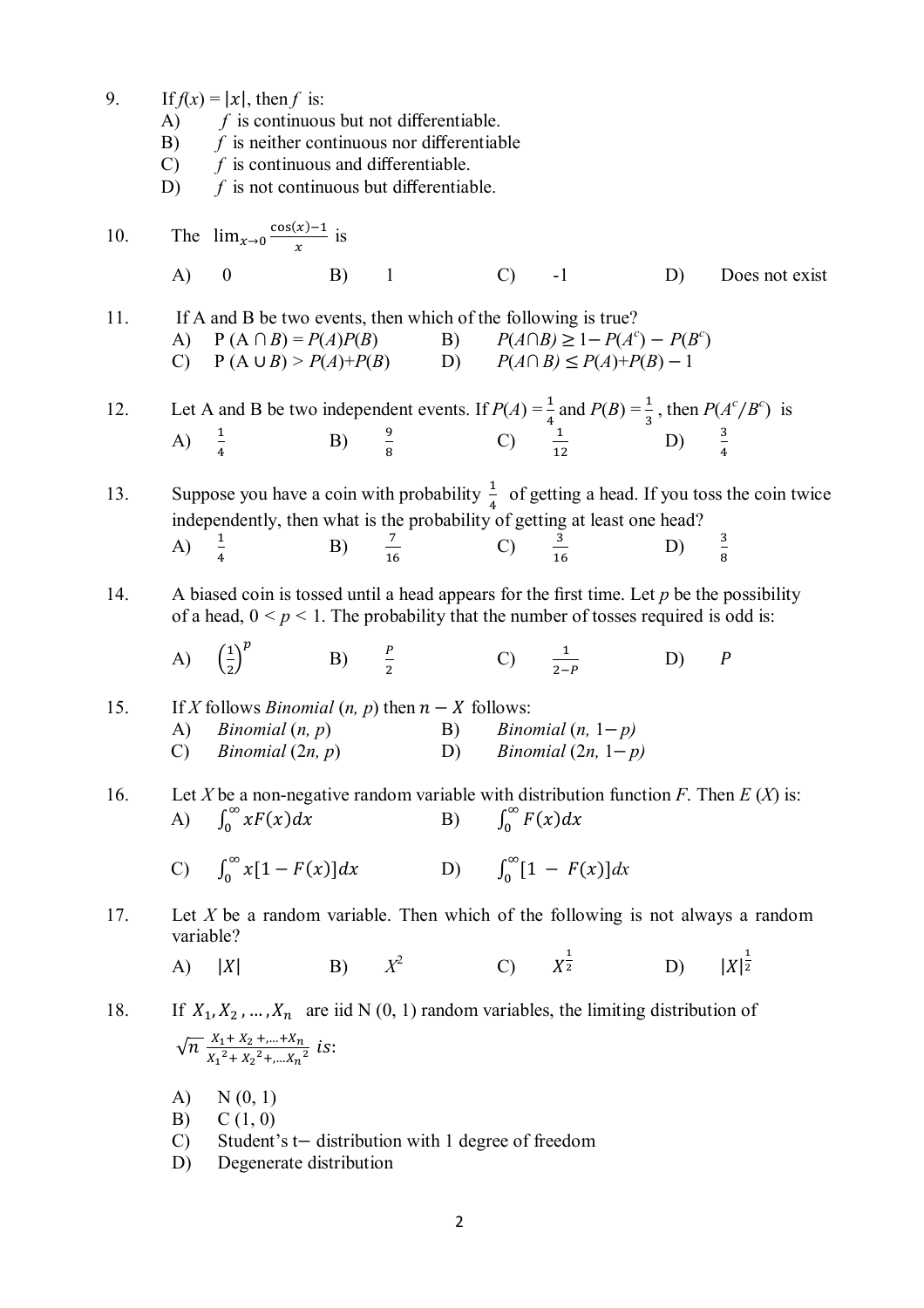| 19. | Let X be a continuous random variable which is symmetric about a. If $f(x)$ is the<br>p.d.f of x, then |                                                                                                                                                                                                                    |    |              |                        |  |                                                                                  |  |                |  |
|-----|--------------------------------------------------------------------------------------------------------|--------------------------------------------------------------------------------------------------------------------------------------------------------------------------------------------------------------------|----|--------------|------------------------|--|----------------------------------------------------------------------------------|--|----------------|--|
|     |                                                                                                        | A) $f(x-a) = f(x+a)$ B) $f(x-a) = f(a-x)$<br>C) $f(x-a) = f(a)$                                                                                                                                                    |    |              |                        |  | D) $f(x+a) = f(a-x)$                                                             |  |                |  |
|     |                                                                                                        |                                                                                                                                                                                                                    |    |              |                        |  |                                                                                  |  |                |  |
| 20. |                                                                                                        | Let X be a random variable with m.g. $f M_X(t) = \left(1 - \frac{t}{\beta}\right)^{-\alpha}$ . Then $E(X)$ is:                                                                                                     |    |              |                        |  |                                                                                  |  |                |  |
|     | A)                                                                                                     | $\alpha\beta$                                                                                                                                                                                                      |    |              |                        |  | B) $\frac{\alpha}{\beta}$ C) $-(\frac{\alpha}{\beta})$ D) $\frac{\beta}{\alpha}$ |  |                |  |
| 21. | A)                                                                                                     | Let X and Y be two random variables. Which of the following is true?<br>$E[V(Y X)] = V[E(Y X)] + V(Y)$<br>B) $E[V(Y X)]=V(Y X)$<br>C) $E[V(Y X)] = V(Y) - V[E(Y X)]$<br>D) $E[V(Y X)]=V(Y)$                        |    |              |                        |  |                                                                                  |  |                |  |
| 22. |                                                                                                        | Let $Xn \xrightarrow{P} X$ . Then $g(Xn) \xrightarrow{P} g(X)$ if                                                                                                                                                  |    |              |                        |  |                                                                                  |  |                |  |
|     |                                                                                                        | A) g is one to one<br>$C$ ) g is convex                                                                                                                                                                            |    |              | $\mathbf{B}$ g is onto |  | $(D)$ g is continuous                                                            |  |                |  |
|     |                                                                                                        |                                                                                                                                                                                                                    |    |              |                        |  |                                                                                  |  |                |  |
| 23. |                                                                                                        | Let X be a continuous random variable with p.d.f $f(x) = ke^{-x/\theta}$ ; $x \ge 0$ , $\theta > 0$ .<br>Then the median of $X$ is:                                                                                |    |              |                        |  |                                                                                  |  |                |  |
|     | A)                                                                                                     | $2\theta$                                                                                                                                                                                                          | B) | $e^{\theta}$ |                        |  | C) $2\log \theta$ D)                                                             |  | $\theta$ log 2 |  |
| 24. | then                                                                                                   | If $F(x)$ is the distribution function of a random variable X with mean 0 and variance $\sigma^2$ ,                                                                                                                |    |              |                        |  |                                                                                  |  |                |  |
|     |                                                                                                        | A) $F(x) \le \frac{\sigma^2}{\sigma^2 + x^2}$ , if $x \le 0$ B) $F(x) \ge \frac{\sigma^2}{\sigma^2 + x^2}$ , if $x \ge 0$                                                                                          |    |              |                        |  |                                                                                  |  |                |  |
|     |                                                                                                        | C) $F(x) \ge \frac{x^2}{\sigma^2 + x^2}$ , if $x \le 0$ D) $F(x) \le \frac{x^2}{\sigma^2 + x^2}$ , if $x \ge 0$                                                                                                    |    |              |                        |  |                                                                                  |  |                |  |
| 25. |                                                                                                        | If X ~ Poisson ( $\lambda$ ) and the conditional distribution of $Y/X = x \sim Binomial(x,p)$ ,<br>then Y follows                                                                                                  |    |              |                        |  |                                                                                  |  |                |  |
|     | A)                                                                                                     | Poisson $\left(\frac{\lambda}{p}\right)$                                                                                                                                                                           |    |              | B)                     |  | <i>Binomial</i> $(x, p\lambda)$                                                  |  |                |  |
|     | $\mathcal{C}$                                                                                          | Poisson $(\lambda p)$                                                                                                                                                                                              |    |              | D)                     |  | Binomial $\left(x, \frac{\lambda}{p}\right)$                                     |  |                |  |
| 26. | A)<br>$\mathcal{C}$                                                                                    | Let X and Y be two independent binomial random variables, having parameters $(n_1, p)$<br>and $(n_{2}, p)$ , then the conditional distribution of X given X+Y is<br>Poisson distribution<br>Geometric distribution |    |              | B)<br>D)               |  | Negative binomial distribution<br>Hyper geometric distribution                   |  |                |  |
| 27. |                                                                                                        | If $X \sim U(0,1)$ , then $-2log(1 - X)$ follows:                                                                                                                                                                  |    |              |                        |  |                                                                                  |  |                |  |
|     | A)<br>$\mathcal{C}$                                                                                    | Chi-square with 2 d.f<br>Exponential with mean $\frac{1}{2}$                                                                                                                                                       |    |              | B)<br>D)               |  | Exponential with mean 1<br>Logarithmic uniform distribution                      |  |                |  |
|     |                                                                                                        |                                                                                                                                                                                                                    |    |              |                        |  |                                                                                  |  |                |  |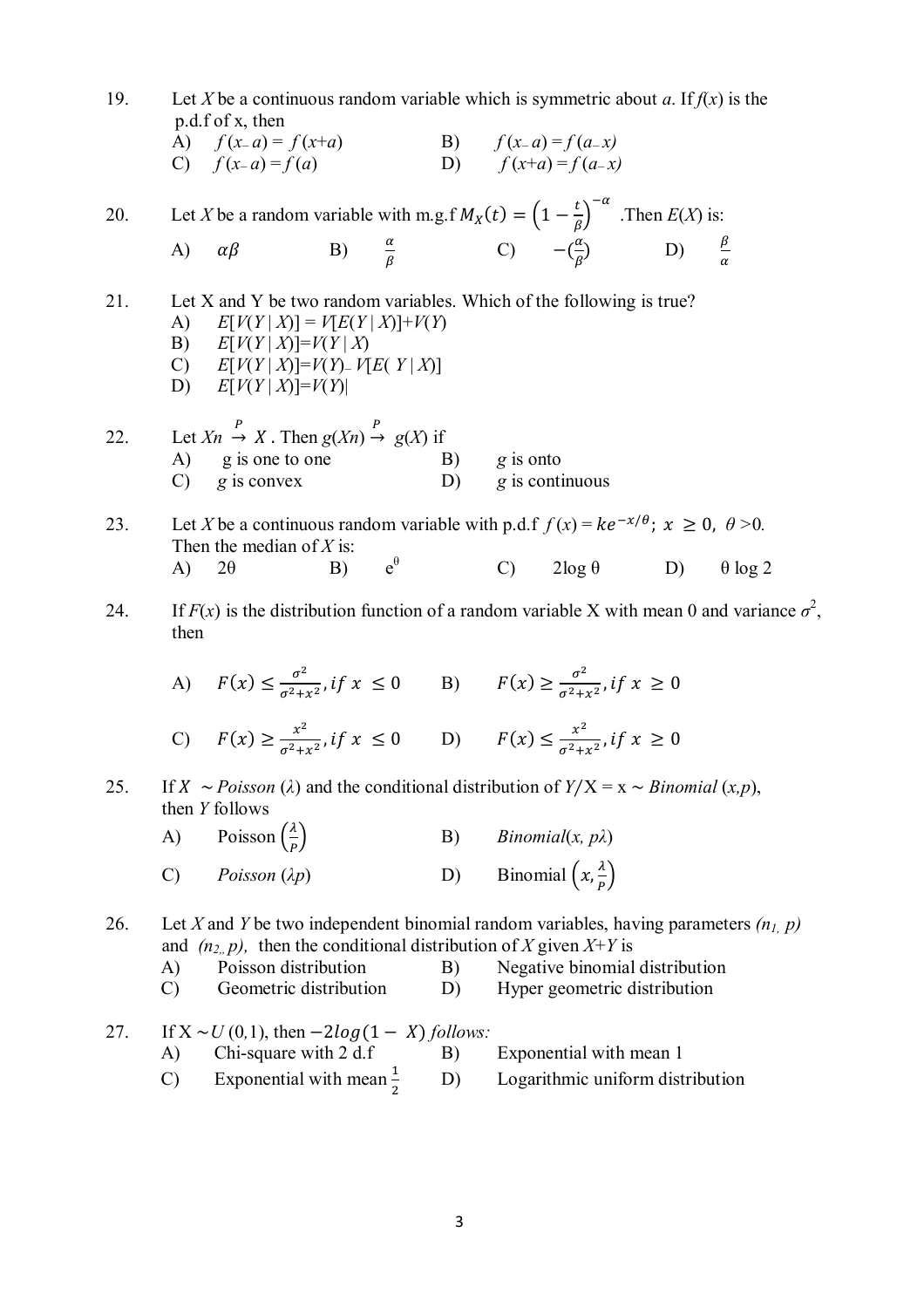| 28.<br>If X and Y are two independent <i>Gamma</i> $(\alpha_1, \beta)$ and <i>Gamma</i> $(\alpha_2, \beta)$ distributions, then<br>the distribution of $\frac{x}{x+y}$ is                |                                                                                 |                                                                                                                                                                                                                                       |          |                                                                                               |  |  |  |  |  |  |  |
|------------------------------------------------------------------------------------------------------------------------------------------------------------------------------------------|---------------------------------------------------------------------------------|---------------------------------------------------------------------------------------------------------------------------------------------------------------------------------------------------------------------------------------|----------|-----------------------------------------------------------------------------------------------|--|--|--|--|--|--|--|
|                                                                                                                                                                                          | A)                                                                              | Beta $(\alpha_1 + \alpha_2, \beta)$                                                                                                                                                                                                   | B)       | <i>Beta</i> $(\alpha_1, \alpha_2)$                                                            |  |  |  |  |  |  |  |
|                                                                                                                                                                                          | $\mathcal{C}$                                                                   | Beta $\left(\frac{a_1}{a_1+a_2},\beta\right)$                                                                                                                                                                                         | D)       | <i>Beta</i> $(\alpha_1 + \alpha_2)$                                                           |  |  |  |  |  |  |  |
| 29.                                                                                                                                                                                      | A)<br>$\mathcal{C}$                                                             | If X follows Cauchy $(1, 0)$ , then $1/X$ follows<br>N(0, 1)<br>Inverse Cauchy $(1, 0)$                                                                                                                                               | B)<br>D) | Cauchy $(1,0)$<br>Not exists                                                                  |  |  |  |  |  |  |  |
| 30.                                                                                                                                                                                      | $\bf{A}$                                                                        | Let T follows t– <i>distribution with n d. f, then</i> $T^2$ follows<br>t – distribution with $n^2$ d.f<br>B) $t$ – distribution with 2n d. f<br>C) $F$ – distribution with $(1,n)$ d. f<br>D) $F$ – distribution with $(1, 2n)$ d. f |          |                                                                                               |  |  |  |  |  |  |  |
| 31.                                                                                                                                                                                      | If $X \sim F(n_1, n_2)$ , then $\left(1 + \frac{n_1}{n_2}X\right)^{-1}$ follows |                                                                                                                                                                                                                                       |          |                                                                                               |  |  |  |  |  |  |  |
|                                                                                                                                                                                          |                                                                                 | A) $F(n_1, \frac{n_1}{n_2})$<br>C) Beta $(n_1, n_2)$                                                                                                                                                                                  | D)       | B) Beta $\left(\frac{n_2}{2}, \frac{n_1}{2}\right)$<br>None of the above                      |  |  |  |  |  |  |  |
| 32.                                                                                                                                                                                      | A)                                                                              | Let $X \sim Binomial(n, p)$ , then $Cov(X, n-X)$ is<br>$np(1-p)$ B)                                                                                                                                                                   |          | $np^2(1-p)$ C) $-np(1-p)$ D) $np(1-p)^2$                                                      |  |  |  |  |  |  |  |
| 33.                                                                                                                                                                                      | A)<br>$\mathcal{C}$                                                             | If $X \sim$ <i>Cauchy</i> (1, 0), then $X^2$ follows<br>Gamma(1,2)<br>Cauchy $(1, 0)$                                                                                                                                                 | B)<br>D) | Chi-Square with 2d.f<br>F(1, 1)                                                               |  |  |  |  |  |  |  |
| Let $X_{(1)}X_{(2)},,X_{(n)}$ be the order statistics of a random sample of size <i>n</i> from<br>34.<br>$U(0, 1)$ distribution, then the distribution of $X_{(r)}$ , $1 \le r \le n$ is |                                                                                 |                                                                                                                                                                                                                                       |          |                                                                                               |  |  |  |  |  |  |  |
|                                                                                                                                                                                          | A)<br>$\mathcal{C}$                                                             | <i>Beta</i> $(r, n-r+1)$<br>Beta $(r, n)$                                                                                                                                                                                             | B)       | <i>Beta</i> $(r+1, n-r)$<br>D) $Beta(r+1, n-r+1)$                                             |  |  |  |  |  |  |  |
| 35.                                                                                                                                                                                      |                                                                                 | Let (X, Y) follows bivariate normal distribution with vector of parameters ( $\mu_1, \mu_2, \sigma_1, \sigma_2, \rho$ )<br>then the regression of $Y$ on $X$ is:                                                                      |          |                                                                                               |  |  |  |  |  |  |  |
|                                                                                                                                                                                          | A)                                                                              | $_1 + \rho \frac{\sigma_2}{\sigma_1} (y - z)$                                                                                                                                                                                         |          | B) $2 + \rho \frac{\sigma_1}{\sigma_2} (x - 1)$                                               |  |  |  |  |  |  |  |
|                                                                                                                                                                                          |                                                                                 | C) $1 + \rho \frac{\sigma_1}{\sigma_2} (y - z)$                                                                                                                                                                                       |          | D) $2 + \rho \frac{\sigma_2}{\sigma_1}(x - 1)$                                                |  |  |  |  |  |  |  |
| 36.                                                                                                                                                                                      |                                                                                 | correlation coefficient follows:                                                                                                                                                                                                      |          | Test statistic for testing the hypothesis $H_0$ : $\rho = 0$ , where $\rho$ is the population |  |  |  |  |  |  |  |
|                                                                                                                                                                                          | A)                                                                              | t-distribution with $n$ d.f                                                                                                                                                                                                           | B)       | t-distribution with $n-1$ d.f                                                                 |  |  |  |  |  |  |  |

C) t-distribution with  $n - 2$  d.f D) t-distribution with 2n d.f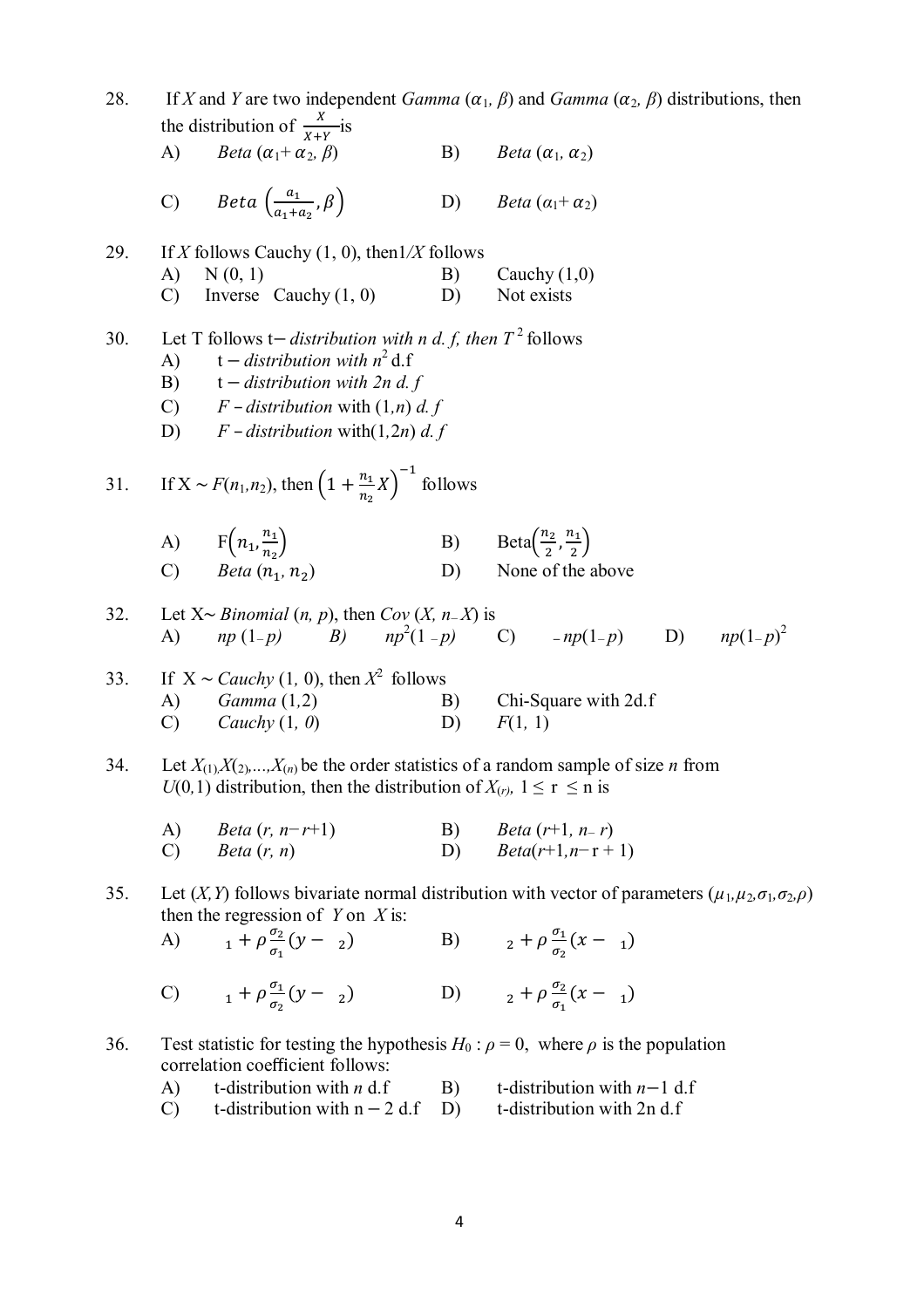| 37. | Let $X_1$ and $X_2$ be two independent $N(0, 1)$ random variables, then $\frac{(X_1 - X_2)^2}{2}$ |                                                                                                                                                                                                                                                                |    |    |          |                                 |                                                                    |    |               |           |  |
|-----|---------------------------------------------------------------------------------------------------|----------------------------------------------------------------------------------------------------------------------------------------------------------------------------------------------------------------------------------------------------------------|----|----|----------|---------------------------------|--------------------------------------------------------------------|----|---------------|-----------|--|
|     |                                                                                                   | A) Gamma $\left(\frac{1}{2}, 1\right)$                                                                                                                                                                                                                         |    |    |          | B) Chi - square with 2 df       |                                                                    |    |               |           |  |
|     | $\mathcal{C}$                                                                                     | Gamma $\left(\frac{1}{2}, 2\right)$                                                                                                                                                                                                                            |    |    |          |                                 | D) Chi - square with $4 df$                                        |    |               |           |  |
| 38. |                                                                                                   | Mode of the Chi-square distribution with n d.f is:                                                                                                                                                                                                             |    |    |          |                                 |                                                                    |    |               |           |  |
|     | A)                                                                                                | $n-2$                                                                                                                                                                                                                                                          | B) | 2n |          | $\mathcal{C}$                   | $\mathbf n$                                                        | D) | $\frac{n}{2}$ |           |  |
| 39. |                                                                                                   | Let $X_1, X_2, \ldots, X_n$ be a random sample from $U(0, \theta)$ . The UMVUE of $\theta$ is:                                                                                                                                                                 |    |    |          |                                 |                                                                    |    |               |           |  |
|     | A) $\bar{X}$                                                                                      |                                                                                                                                                                                                                                                                |    |    |          |                                 | B) $Max(X_1, X_2,,X_n)$                                            |    |               |           |  |
|     |                                                                                                   | C) Min $(X_1, X_2,,X_n)$                                                                                                                                                                                                                                       |    |    |          |                                 | D) $\frac{n+1}{n}$ Max $(X_1, X_2,,X_n)$                           |    |               |           |  |
| 40. | Which of the following is a consistent estimate for $\theta$ in $C(\theta, 0)$ :                  |                                                                                                                                                                                                                                                                |    |    |          |                                 |                                                                    |    |               |           |  |
|     | A)<br>$\mathcal{C}$                                                                               | Sample Mean<br>Sample Median                                                                                                                                                                                                                                   |    |    | B)<br>D) |                                 | Sample Variance<br>None of these                                   |    |               |           |  |
|     |                                                                                                   |                                                                                                                                                                                                                                                                |    |    |          |                                 |                                                                    |    |               |           |  |
| 41. | a)<br>b)                                                                                          | Let $X_1$ and $X_2$ be a random sample from $N(\mu, \sigma^2)$ . If $S^2 = \frac{1}{n-1} \sum_{i=1}^n (X_i - \overline{X})^2$ then which<br>among the following is/are true?<br>$S^2$ is UMVUE for $\sigma^2$<br>$Var(S^2)$ attains the Cramer-Rao Lower Bound |    |    |          |                                 |                                                                    |    |               |           |  |
|     | A)<br>C)                                                                                          | (a) alone<br>Both $(a)$ and $(b)$                                                                                                                                                                                                                              |    |    | B)<br>D) | (b) alone                       | Neither $(a)$ nor $(b)$                                            |    |               |           |  |
| 42. |                                                                                                   | Let $X_1, X_2,,X_n$ be iid observations from $Gamma(\alpha, \beta)$ . Which of the following is a<br>sufficient statistics for $(\alpha, \beta)$ ?                                                                                                             |    |    |          |                                 |                                                                    |    |               |           |  |
|     |                                                                                                   | A) $(\sum X_i, \prod X_i)$                                                                                                                                                                                                                                     |    |    |          | B) $(\bar{X}, \prod X_i^{1/n})$ |                                                                    |    |               |           |  |
|     |                                                                                                   | C) $(\overline{X}, S^2)$                                                                                                                                                                                                                                       |    |    |          | D) $(\sum X_i \sum X_i^2)$      |                                                                    |    |               |           |  |
| 43. |                                                                                                   | Based on a random sample of size <i>n</i> from $B(1,p)$ MLE of $p(1-p)$ is                                                                                                                                                                                     |    |    |          |                                 |                                                                    |    |               |           |  |
|     | A)                                                                                                | $\bar{X}^2$                                                                                                                                                                                                                                                    |    |    |          |                                 | B) $\bar{X}(1-\bar{X})$ C) $\sum_{i=1}^{n} X_i(1-X_i)$             |    | D)            | $\bar{X}$ |  |
| 44. | (a)                                                                                               | Which of the following statements is / are true for MLE<br>MLE is unique                                                                                                                                                                                       |    |    | (b)      |                                 | MLE is not necessarily unbiased                                    |    |               |           |  |
|     | A)<br>$\mathcal{C}$                                                                               | (a) alone<br>Both $(a)$ and $(b)$                                                                                                                                                                                                                              |    |    | B)<br>D) | (b) alone                       | Neither $(a)$ nor $(b)$                                            |    |               |           |  |
| 45. | A)<br>$\mathcal{C}$                                                                               | Let T be a nunbiased estimator for $\theta$ then $E(T/S)$ is the UMVUE for $\theta$ if<br>S is sufficient for $\theta$<br>S is complete sufficient for $\theta$ D)                                                                                             |    |    | B)       |                                 | S is minimal sufficient for $\theta$<br>S is unbiased for $\theta$ |    |               |           |  |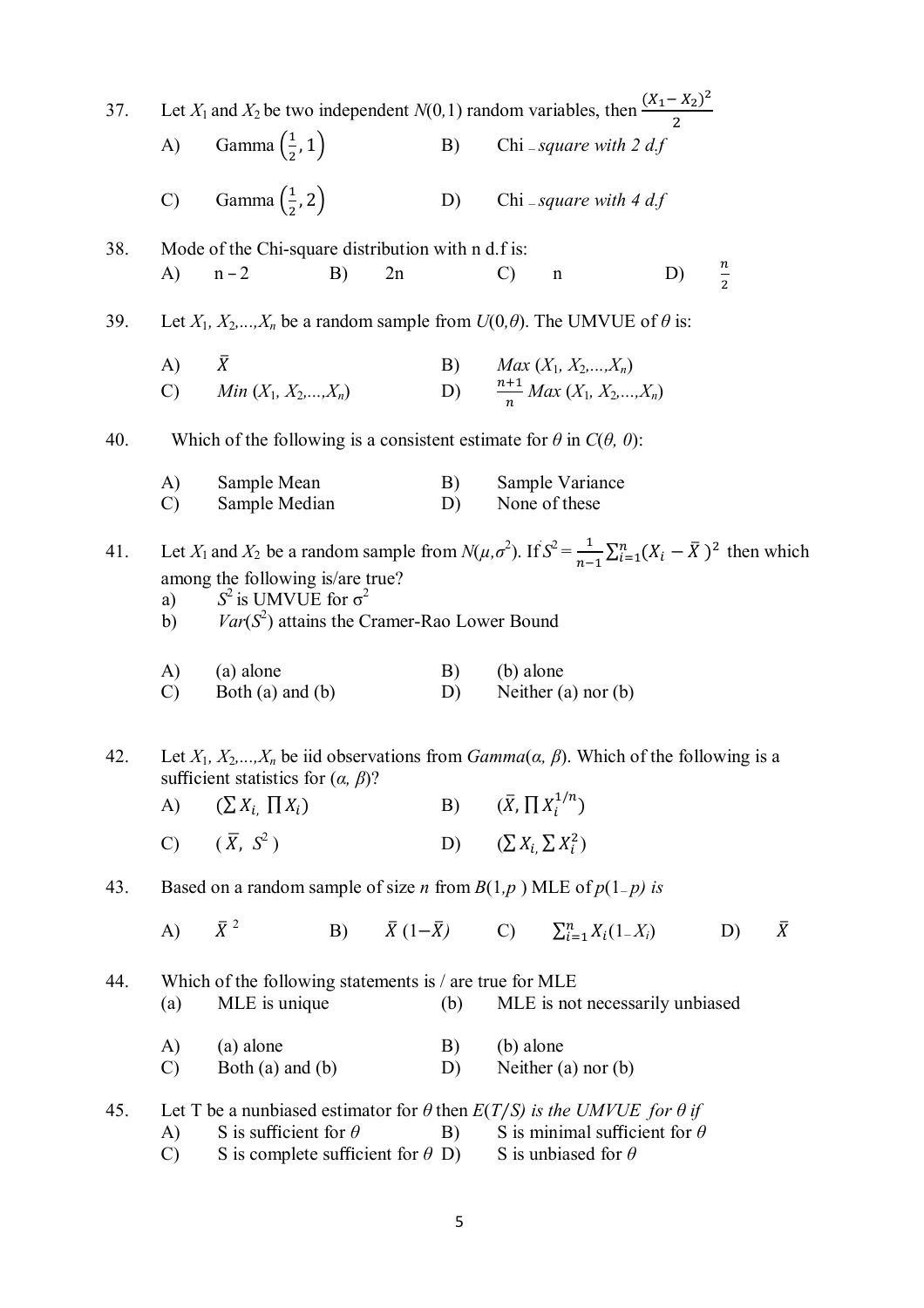- 46. Neyman-Pearson lemma is used to find a most powerful test for testing
	- A) Simple hypothesis against composite alternative
	- B) Composite hypothesis against composite alternative
	- C) Composite hypothesis against simple alternative
	- D) Simple hypothesis against simple alternative
- 47. Rejecting a null hypothesis when it is true
	- A) Type I error B) Type II error C) No error D) Simple error
- 48. Which of the following is not belonging to exponential family but has an MLR property?
	- A) Cauchy (0,*θ*) B) Normal (0,*σ*<sup>2</sup>)<br>C) Binomial (0,*θ*) D) Uniform (0,*θ*) 2 )
	- C) Binomial  $(0,\theta)$  D)
- 49. Let  $\lambda$  be the likelihood ratio for testing the hypothesis  $H_0: \theta \in \Theta_0$  against H<sub>1</sub> :  $θ ∈ Θ_1$ . Then  $λ$  is a function of
	- A) Every consistent estimator for *θ*
	- B) Every sufficient statistic for *θ*
	- C) Every unbiased estimator for *θ*
	- D) None of these
- 50. The statistic H under the null hypothesis for Kruskal-Wallis test is approximately distributed
	- A) Chi-square distribution B) t-distribution
	- C) F-distribution D) Normal distribution
- 51. The distribution used in sign test is
	- A) Poisson distribution B) Uniform distribution
	- C) Binomial distribution D) Normal distribution
- 52. The Bayes estimate of a parameter  $\theta$  under absolute error loss function is
	- A) Mean of the posterior distribution
	- B) Median of the posterior distribution
	- C) Mode of the posterior distribution
	- D) None of these
- 53. For the SPRT with strength (*α*, *β*) and boundary points A and B, A *>* B, which of the following is correct?

A)  $A \geq \frac{1-\beta}{a}$  $\frac{-\beta}{\alpha}$  and  $B \leq \frac{1-\beta}{\alpha}$  $\frac{-\beta}{\alpha}$  *B*)  $A \leq \frac{\beta}{1-\alpha}$  $\frac{\beta}{1-\alpha}$  and  $B \ge \frac{\alpha}{1-\alpha}$  $1-\beta$ 

C) 
$$
A \le \frac{1-\beta}{\alpha}
$$
 and  $B \ge \frac{\beta}{1-\alpha}$    
 D)  $A \ge \frac{1-\alpha}{\beta}$  and  $B \le \frac{\alpha}{1-\beta}$ 

- 54. Let  $X \sim Np(\theta, \Sigma)$ . Then  $X' \Sigma^{-1} X$  follows
	- A) 2 (*r*)
	- B) Non-central  $\chi^2_{(p)}$  with non-centrality parameter  $\theta' \Sigma \theta$
	- C) N  $_P(\theta, \Sigma)$
	- D) Non-central  $\chi^2_{(p)}$  with non-centrality parameter  $\theta' \Sigma^{-1} \theta$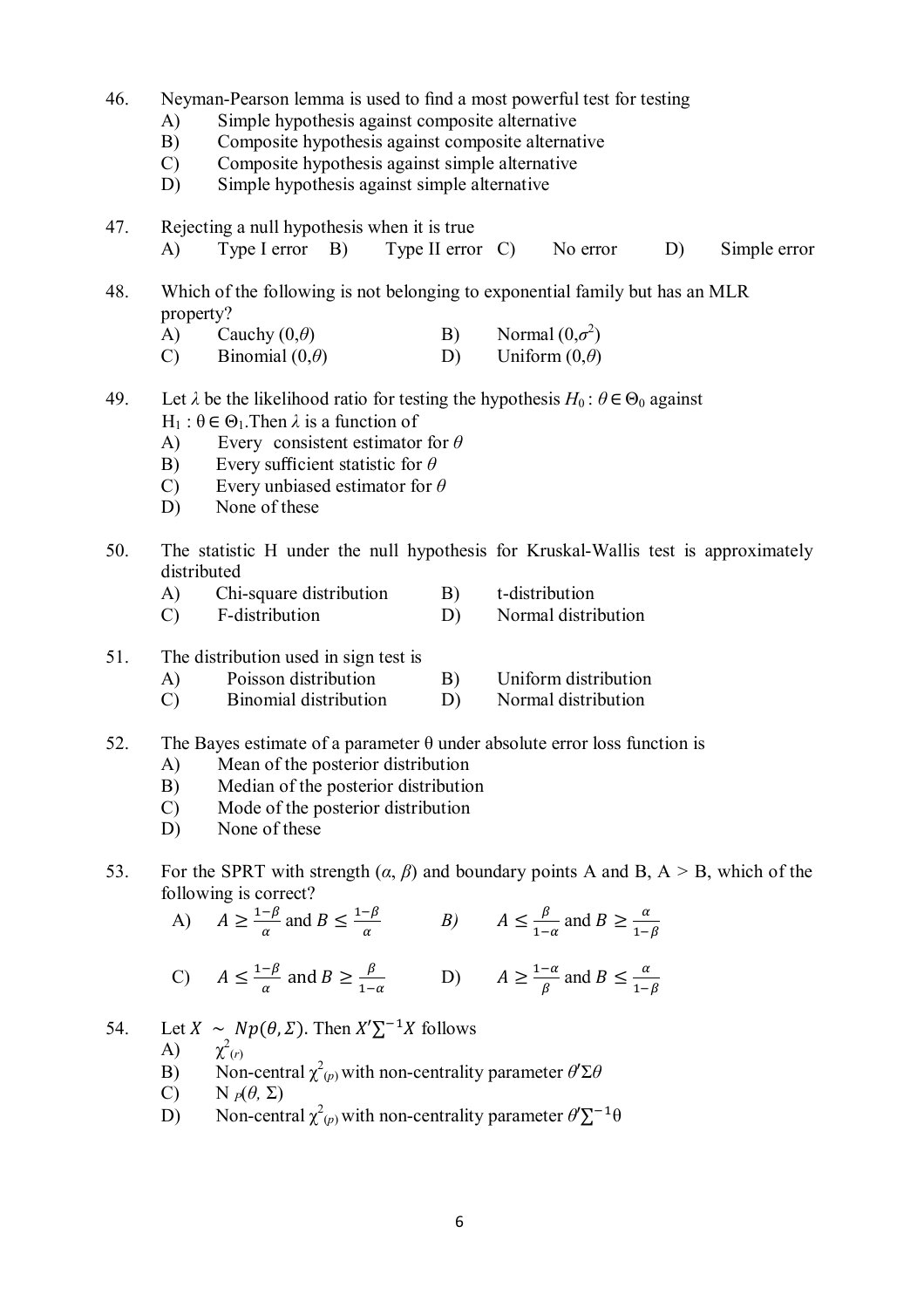| 55. | If $X \sim Np(0,\Sigma)$ then $X'BX$ follows<br>A) $\chi^2_{(p)}$ if and only if $B\Sigma$ is idempotent of rank r<br>B) $\chi^2_{(r)}$ if and only if B is idempotent of rank r<br>C) $\chi^2_{(r)}$ if and only if $B\Sigma$ is idempotent of rank r<br>D) $\chi^2_{$ |                                                                                                                                                                                                                                                                                                                                        |            |                                                         |                                           |                                                             |    |            |
|-----|-------------------------------------------------------------------------------------------------------------------------------------------------------------------------------------------------------------------------------------------------------------------------|----------------------------------------------------------------------------------------------------------------------------------------------------------------------------------------------------------------------------------------------------------------------------------------------------------------------------------------|------------|---------------------------------------------------------|-------------------------------------------|-------------------------------------------------------------|----|------------|
| 56. | A)                                                                                                                                                                                                                                                                      | The multiple correlation coefficient lies between<br>0 and $\infty$<br>B)                                                                                                                                                                                                                                                              | $-1$ and 1 |                                                         | $\mathcal{C}$                             | $0$ and $1$                                                 | D) | $-1$ and 0 |
| 57. | A)<br>$\mathcal{C}$                                                                                                                                                                                                                                                     | Wishart distribution is the multivariate analog of<br>Normal Distribution<br>t-Distribution                                                                                                                                                                                                                                            |            |                                                         |                                           | B) F Distribution<br>D) Chi-Square Distribution             |    |            |
| 58. | A)<br>$\mathcal{C}$                                                                                                                                                                                                                                                     | Distribution of Hotelling's $T^2$ statistics is<br>F distribution<br>Chi-square distribution D)                                                                                                                                                                                                                                        |            | B)                                                      |                                           | Whishart distribution<br>t distribution                     |    |            |
| 59. | NS follows:<br>A) $\chi^2(p)$                                                                                                                                                                                                                                           | If S is the sample variance covariance matrix of a sample of size N from $Np(0,\Sigma)$ then                                                                                                                                                                                                                                           |            |                                                         |                                           | B) $Wp(N-1, \Sigma)$ C) $Wp(N, \Sigma)$ D) $\chi^2_{(N-p)}$ |    |            |
| 60. |                                                                                                                                                                                                                                                                         | The stationary distribution of the following transition probability matrix is:<br>$\begin{bmatrix} 0 & 2/3 & 1/3 \\ 1/2 & 0 & 1/2 \\ 1/2 & 1/2 & 0 \end{bmatrix}$                                                                                                                                                                      |            |                                                         |                                           |                                                             |    |            |
|     |                                                                                                                                                                                                                                                                         | A) $\left(\frac{1}{3}, \frac{10}{27}, \frac{8}{27}\right)$                                                                                                                                                                                                                                                                             |            | B) $\left(\frac{1}{3}, \frac{2}{5}, \frac{3}{5}\right)$ |                                           |                                                             |    |            |
|     |                                                                                                                                                                                                                                                                         | C) $\left(\frac{1}{3}, \frac{5}{9}, \frac{4}{27}\right)$                                                                                                                                                                                                                                                                               | D)         |                                                         | None of the above                         |                                                             |    |            |
| 61. |                                                                                                                                                                                                                                                                         | Which of the following statement is/are true for a stochastic processes $\{X(t)\}$ ?                                                                                                                                                                                                                                                   |            |                                                         |                                           |                                                             |    |            |
|     | A strictly stationary processes with $Var(X(t)) < \infty$ is also covariance<br>(a)<br>stationary.                                                                                                                                                                      |                                                                                                                                                                                                                                                                                                                                        |            |                                                         |                                           |                                                             |    |            |
|     | (b)                                                                                                                                                                                                                                                                     | A covariance stationary processes with $X(t)$ follows normal distribution is<br>strictly stationary                                                                                                                                                                                                                                    |            |                                                         |                                           |                                                             |    |            |
|     | A)<br>$\mathcal{C}$                                                                                                                                                                                                                                                     | (a) alone<br>Both $(a)$ and $(b)$                                                                                                                                                                                                                                                                                                      |            | B)<br>D)                                                | (b) alone                                 | Neither $(a)$ nor $(b)$                                     |    |            |
| 62. | A)<br>$\mathcal{C}$                                                                                                                                                                                                                                                     | Let N be a non-negative integer valued random variable with probability generating<br>function $P_N(s)$ . Let $X_n$ , $n = 1, 2$ , be a sequence of iid random variables each having<br>characteristic function $\varphi_X(t)$ . If $Y = \sum_{i=1}^N X_i$ then the characteristic function of Y is<br>$\varphi_X(P_N(t))$<br>$P_N(t)$ |            | B)<br>D)                                                | $[\varphi_X(t)]^N$<br>$P_N(\varphi_X(t))$ |                                                             |    |            |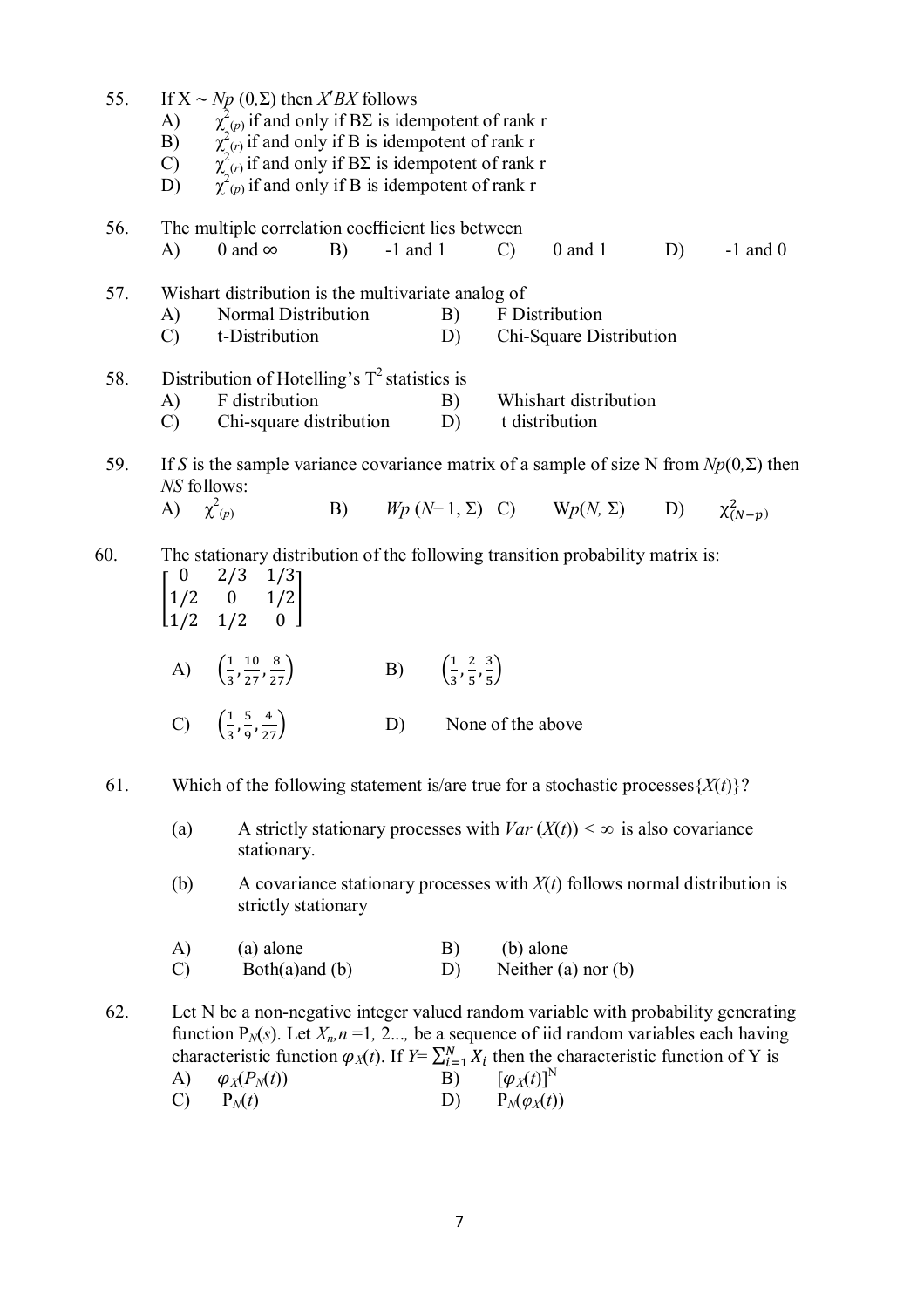| If $\{X_n\}$ is a branching process with $E[X_n]=\mu^n$ then the probability of ultimate<br>63.<br>extinction is 1 if |                                                                                                                                                                                                                                                              |                                                                                                                                                                                    |            |     |               |                 |                                   |             |                                                                                                                                       |
|-----------------------------------------------------------------------------------------------------------------------|--------------------------------------------------------------------------------------------------------------------------------------------------------------------------------------------------------------------------------------------------------------|------------------------------------------------------------------------------------------------------------------------------------------------------------------------------------|------------|-----|---------------|-----------------|-----------------------------------|-------------|---------------------------------------------------------------------------------------------------------------------------------------|
|                                                                                                                       | $\mathcal{C}$                                                                                                                                                                                                                                                | $A)$ $\mu$ is finite<br>$\mu > 1$                                                                                                                                                  |            |     | B)<br>D)      | $\mu \leq 1$    | None of these                     |             |                                                                                                                                       |
| 64.                                                                                                                   |                                                                                                                                                                                                                                                              | In a Markov chain a recurrent state $i$ is said to be null recurrent if and only if the<br>mean recurrent time $\mu_i$ is                                                          |            |     |               |                 |                                   |             |                                                                                                                                       |
|                                                                                                                       | A)                                                                                                                                                                                                                                                           | Zero                                                                                                                                                                               | B)         | One |               | $\mathcal{C}$   | Infinity                          | D)          | Negative                                                                                                                              |
| 65.                                                                                                                   | A)<br>$\mathcal{C}$                                                                                                                                                                                                                                          | In time series analysis simple average method is used to calculate<br>Trend values<br>Cyclic variations                                                                            |            |     | B)<br>D)      |                 | Seasonal indices<br>All the above |             |                                                                                                                                       |
| 66.                                                                                                                   | A)<br>B)<br>$\mathcal{C}$<br>D)                                                                                                                                                                                                                              | Laspeyre's index formula uses the weights of the<br>Current year<br>Base year<br>Average of the weights over a number of years<br>None of the above                                |            |     |               |                 |                                   |             |                                                                                                                                       |
| 67.                                                                                                                   |                                                                                                                                                                                                                                                              | and $E[Y_3] = \theta_2 - \theta_3$ , then which of the following is/are correct?<br>(a) $\theta_1 + \theta_2 + \theta_3$ is estimable.<br>(b) $\theta_1 + 2\theta_3$ is estimable. |            |     |               |                 |                                   |             | Let $Y_1$ , $Y_2$ , $Y_3$ be three uncorrelated random variables with $E[Y_1] = \theta_1 + \theta_3$ , $E[Y_2] = \theta_1 + \theta_2$ |
|                                                                                                                       | A)<br>$\mathcal{C}$                                                                                                                                                                                                                                          | Both $(a)$ and $(b)$<br>(a) alone                                                                                                                                                  |            |     | B)<br>D)      | (b) alone       | Neither(a) and $(b)$              |             |                                                                                                                                       |
| 68.                                                                                                                   | A)                                                                                                                                                                                                                                                           | Which of the following parametric functions is a contrast?                                                                                                                         |            |     |               |                 |                                   |             | $\theta_1+2\theta_2-\theta_3$ B) $2\theta_1-\theta_2+2\theta_3$ C) $2\theta_1-3\theta_2+\theta_3$ D) $\theta_1+\theta_2-\theta_3$     |
| 69.                                                                                                                   | A block design is said to be connected if<br>All elementary linear contrasts are estimable<br>A)<br>B) Number of blocks is same as number of treatments<br>Number of blocks is greater than number of treatments<br>$\mathcal{C}$<br>None of the above<br>D) |                                                                                                                                                                                    |            |     |               |                 |                                   |             |                                                                                                                                       |
| 70.                                                                                                                   | $\bf{A}$                                                                                                                                                                                                                                                     | Which of the following designs does not apply all the three basic principles of design<br>of experiments?<br>RBD B)                                                                | <b>CRD</b> |     | $\mathcal{C}$ | <b>LSD</b>      | D)                                | <b>GLSD</b> |                                                                                                                                       |
| 71.                                                                                                                   | A)                                                                                                                                                                                                                                                           | Error degrees of freedom for a Graeco Latin square design of size 5 is<br>8                                                                                                        | B)         | 24  |               | $\mathcal{C}$   | 4                                 | D)          | 12                                                                                                                                    |
| 72.                                                                                                                   | blocks is                                                                                                                                                                                                                                                    | Error degrees of freedom corresponding to a $23$ factorial experiment treplicated in r                                                                                             |            |     |               |                 |                                   |             |                                                                                                                                       |
|                                                                                                                       | $\mathbf{A}$                                                                                                                                                                                                                                                 | $8r-1$                                                                                                                                                                             | B)         |     | $8(r-1)$      | $\mathcal{C}$ ) | $7(r-1)$                          | D)          | $7r-1$                                                                                                                                |
| 73.                                                                                                                   |                                                                                                                                                                                                                                                              | For a $33$ factorial experiment, if two effects are totally confounded with the blocks,<br>then the block size reduces to                                                          |            |     |               |                 |                                   |             |                                                                                                                                       |
|                                                                                                                       | A)                                                                                                                                                                                                                                                           | 3                                                                                                                                                                                  | B)         | 9   |               | $\mathcal{C}$   | 6                                 | D)          | 18                                                                                                                                    |